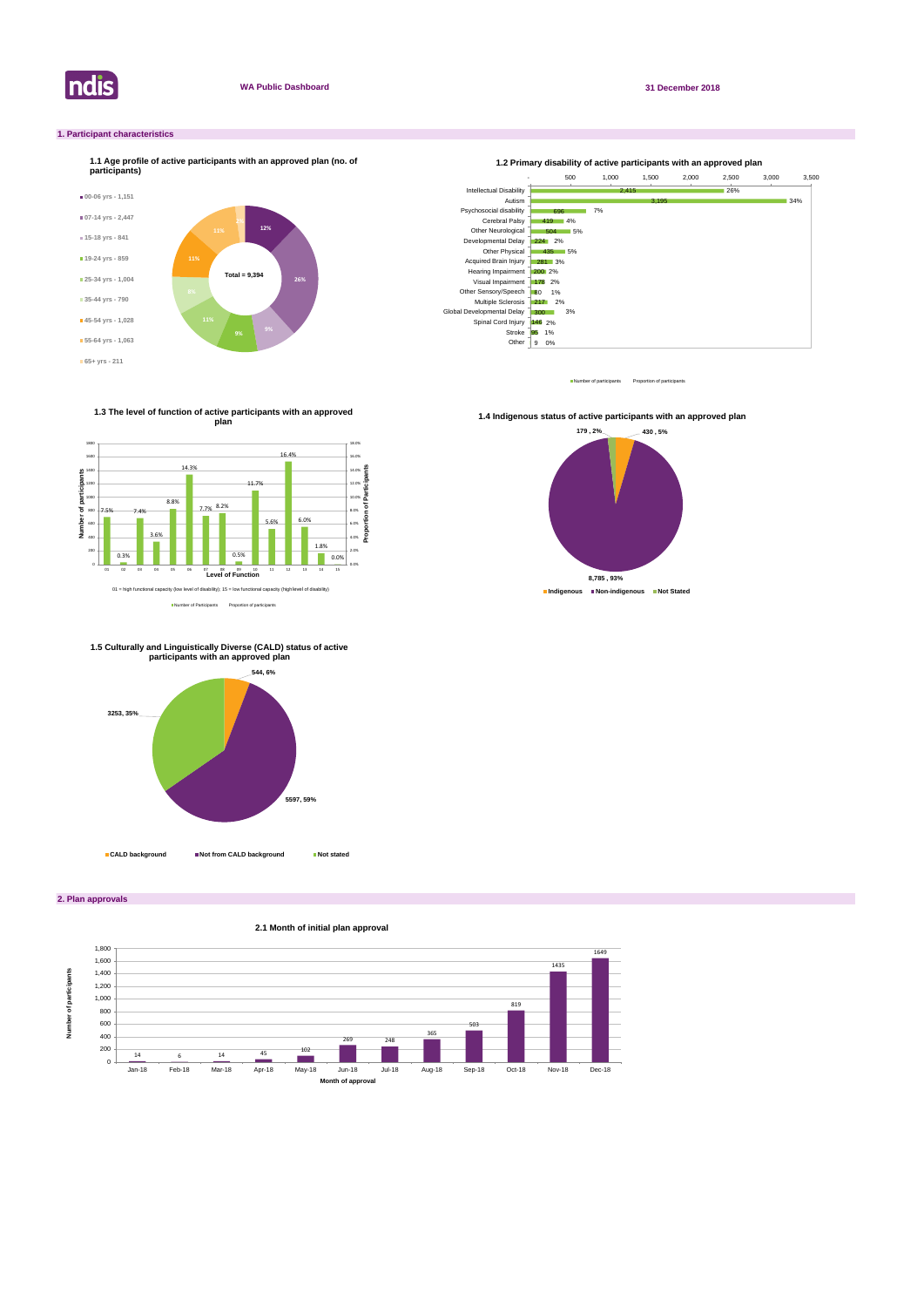#### **3. Total annualised committed support - most recent approved plans**

#### \$0.5bn is included in the current plans of the 9,394 active participants.

### **4. Average annualised committed support - most recent approved plans**

### **Table 5.2 Registered providers as at 31 December 2018 by registration group**

| <b>Registration Group</b>            | # Providers Registration Group |                                             | # Providers |
|--------------------------------------|--------------------------------|---------------------------------------------|-------------|
| <b>Therapeutic Supports</b>          | 257                            | <b>Personal Activities High</b>             | 115         |
| <b>Household Tasks</b>               | 188                            | <b>Community Nursing Care</b>               | 69          |
| <b>Assist-Travel/Transport</b>       | 185                            | <b>Plan Management</b>                      | 60          |
| <b>Early Childhood Supports</b>      | 120                            | <b>Assistive Equip-Recreation</b>           | 166         |
| <b>Innov Community Participation</b> | 123                            | <b>Comms &amp; Info Equipment</b>           | 122         |
| <b>Assist Prod-Pers Care/Safety</b>  | 309                            | Daily Tasks/Shared Living                   | 105         |
| <b>Home Modification</b>             | 126                            | <b>Custom Prosthetics</b>                   | 85          |
| <b>Participate Community</b>         | 147                            | Interpret/Translate                         | 53          |
| <b>Personal Mobility Equipment</b>   | 235                            | <b>Specialised Disability Accommodation</b> | 26          |
| <b>Ex Phys Pers Training</b>         | 88                             | <b>Assist Access/Maintain Employ</b>        | 66          |
| Development-Life Skills              | 130                            | <b>Specialised Driver Training</b>          | 53          |
| <b>Accommodation/Tenancy</b>         | 107                            | <b>Vision Equipment</b>                     | 49          |
| <b>Assistive Prod-Household Task</b> | 131                            | <b>Hearing Equipment</b>                    | 48          |
| <b>Assist-Life Stage, Transition</b> | 125                            | <b>Vehicle modifications</b>                | 32          |
| <b>Assist Personal Activities</b>    | 126                            | <b>Spec Support Employ</b>                  | 24          |
| <b>Support Coordination</b>          | 93                             | <b>Specialised Hearing Services</b>         | 15          |
| <b>Behaviour Support</b>             | 111                            | <b>Hearing Services</b>                     | 7           |
| <b>Group/Centre Activities</b>       | 102                            | <b>Assistance Animals</b>                   | 2           |

**Indis** 

#### **WA Public Dashboard 31 December 2018**







**3.3 Total annualised committed support for active participants with an approved plan by age group (%)**

**3.1 Total annualised committed support for active participants with an approved plan by support category (%)** 



**3.4 Total annualised committed support for active participants with an function score and an approved plan by level of function (%)**

**3.2 Total annualised committed support for active participants with an approved plan by primary disability (%)** 

**Proportion of committed support**

Proportion of committed

support



#### **5.1 Registered providers as at 31 December 2018 by entity type**

# **211 853 Sole Trader Organisation Total = 1,064**

01 = high functional capacity (low level of disability); 15 = low functional capacity (high level of disability)



**Level of Function**





**Average annualised committed support**

annualised

Average a

ā

imitted support

**<sup>4.2</sup> Average annualised committed support for active participants with an approved**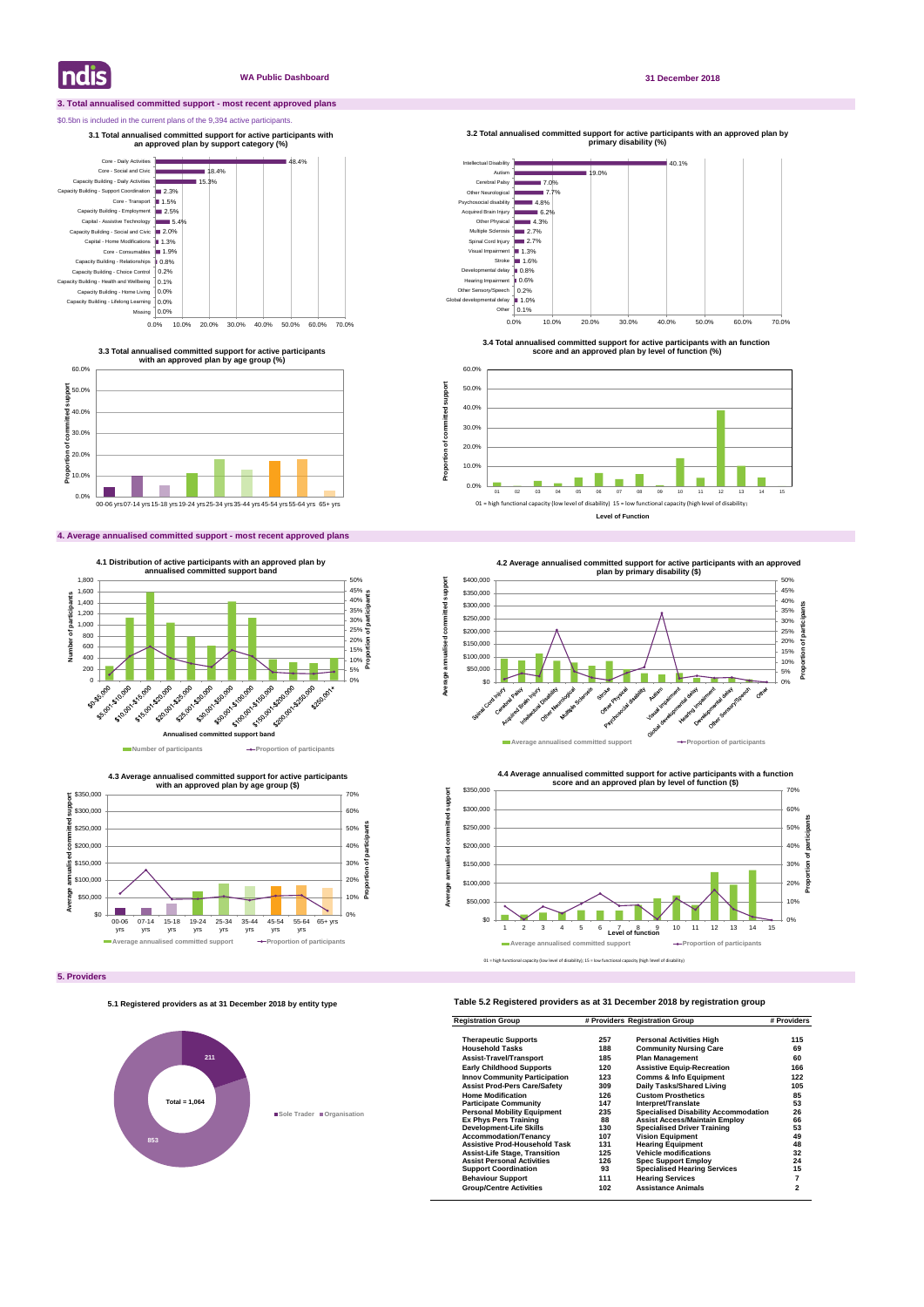#### **6.2 Description of key participant outcome domains**

#### **6.4 Description of key carer outcome domains**

#### **Participant characteristics**

Baseline measures are collected on participants from the short-form outcomes framework (SFOF) questionnaires during the transition period. Active participants with an initial plan approved during the period 1 July 2016 to are included.

#### **Support packages**

#### **Baseline outcomes - participants Age group: birth to end of age 6**

![](_page_2_Picture_0.jpeg)

![](_page_2_Figure_16.jpeg)

**6.7 Distribution of active participants with an approved plan by annualised committed support band for age 0 - 6 yrs**

![](_page_2_Figure_34.jpeg)

![](_page_2_Figure_31.jpeg)

![](_page_2_Figure_33.jpeg)

**6.8 Total annualised committed support for active participants with an approved plan by support category for age 0-6 yrs** 

![](_page_2_Figure_7.jpeg)

#### **Baseline of**

![](_page_2_Figure_10.jpeg)

#### **6.1 Participants 0 to before school**

**6.3 Family/carers of participants 0 to 14 (selected indicators)**

- **Outcome statements for families / carers of children with disability aged 0-6 years:**
- **1. Families know their rights and advocate effectively for their children**
- **2. Families feel supported**
- **3. Families are able to gain access to desired services, programs, and activities in their community**
- **4. Families help their children develop and learn 5. Families enjoy health and wellbeing**

#### **Outcome statements for children aged 0-6 years (or school entry):**

- **1. Children gain functional, developmental and coping skills that are appropriate to their ability and circumstances / specialist services**
- **2. Children show evidence of self-determination in their everyday lives**
- **3. Children participate meaningfully in family life 4. Children participate meaningfully in community life**

![](_page_2_Figure_13.jpeg)

**6.5 Distribution of active participants with an approved plan by level of function for age 0 - 6 yrs**

**6.6 Distribution of active participants with an approved plan by primary disability** 

![](_page_2_Figure_29.jpeg)

![](_page_2_Figure_28.jpeg)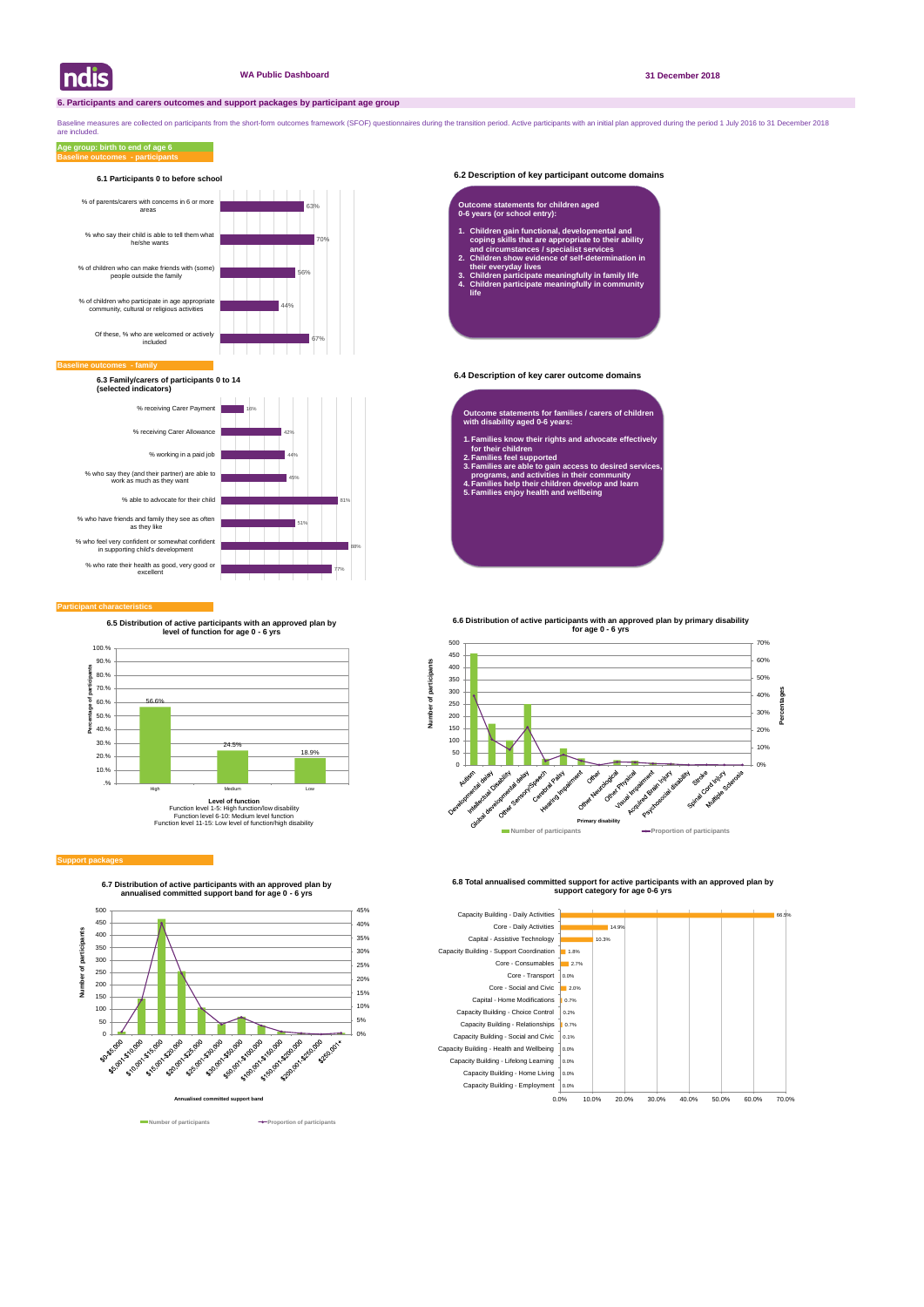#### **6.9 Participants starting school age 7 to 14 6.10 Description of key participant outcome domains**

#### **Baseline outcomes - family**

#### **Baseline outcomes - participants Age group: age 7 to end of age 14**

**6.11 Family/carers of participants starting school age 0 to 14 6.12 Description of key carer outcome domains (selected indicators)**

| ndis

![](_page_3_Figure_15.jpeg)

**6.15 Distribution of active participants with an approved plan by annualised committed support band for age 7 to 14 yrs**

![](_page_3_Figure_32.jpeg)

**Number of participants Proportion of participants** 

**6.16 Total annualised committed support for active participants with an approved plan by support category for age 7 to 14 yrs** 

![](_page_3_Figure_6.jpeg)

![](_page_3_Figure_9.jpeg)

#### **Participant characteristic**

#### **Outcome statements for children aged 7 (or school entry) - 14 years:**

- **1. Children gain functional, developmental and coping skills that are appropriate to their ability and circumstances / specialist services**
- **2. Children show evidence of self-determination in their everyday lives**
- **3. Children participate meaningfully in family life**
- **4. Children participate meaningfully in community life**

**Outcome statements for families / carers of children with disability aged 7-14 years:**

- **1. Families know their rights and advocate effectively for their children**
- **2. Families feel supported**

쑽

 $\bar{\sigma}$ 

Number

- **3. Families are able to gain access to desired services, programs, and activities in their community**
- **4. Families help their children develop and learn**
- **5. Families enjoy health and wellbeing**

![](_page_3_Figure_12.jpeg)

#### **Support packa**

**6.13 Distribution of active participants with an approved plan by level of function for age 7 to 14 yrs**

**6.14 Distribution of active participants with an approved plan by primary** 

![](_page_3_Figure_29.jpeg)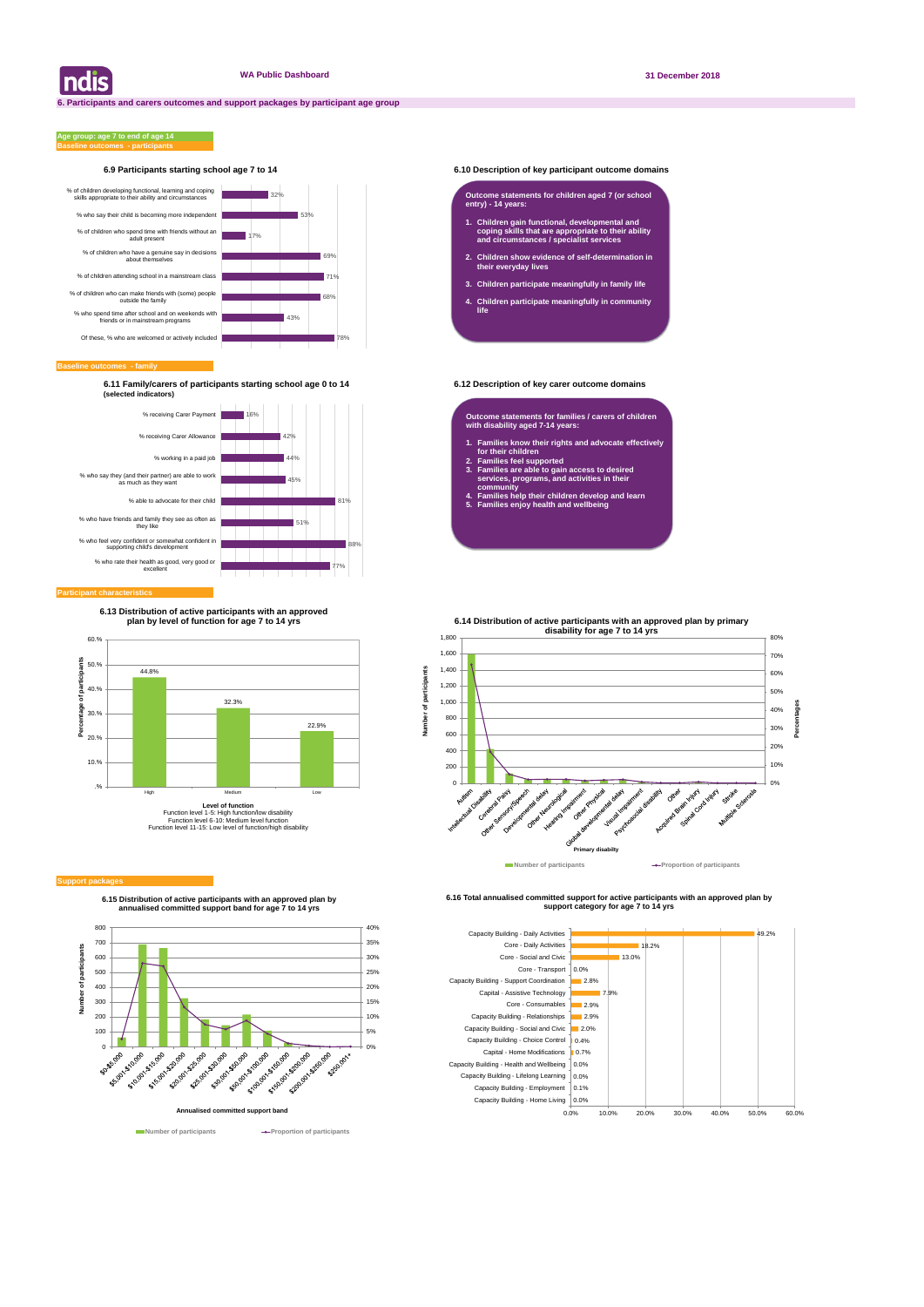#### **6.18 Description of key participant outcome domains**

**6.19 Family/carers of participants 15 to 24 6.20 Description of key carer outcome domains (selected indicators)**

#### **Participant characteristics**

### **Age group: age 15 to age 24**

![](_page_4_Figure_28.jpeg)

**6.24 Total annualised committed support for active participants with an approved plan by support category for age 15 to 24 yrs** 

![](_page_4_Figure_7.jpeg)

![](_page_4_Figure_5.jpeg)

| The adult framework consists of 8 participant<br>domains:                                                                                        |
|--------------------------------------------------------------------------------------------------------------------------------------------------|
| 1. Choice and control<br>2. Daily living activities<br>3. Relationships<br>4. Home<br>5. Health and wellbeing<br>6. Lifelong learning<br>7. Work |

**8. Social, community and civic participation**

#### **Outcome statements for families / carers of participants aged 15-24 years:**

- **1. Families know their rights and advocate effectively for their young person with disability**
- **2. Families have the support they need to care 3. Families are able to gain access to desired services, programs, and activities in their**
- **community 4. Families help their young person become independent**
- **5. Families enjoy health and wellbeing**

![](_page_4_Figure_14.jpeg)

![](_page_4_Figure_30.jpeg)

**6.23 Distribution of active participants with an approved plan by annualised committed support band for age 15 to 24 yrs**

**6.21 Distribution of active participants with an approved plan by level of function for age 15 to 24 yrs**

![](_page_4_Figure_10.jpeg)

Function level 1-5: High function/low disability Function level 6-10: Medium level function Function level 11-15: Low level of function/high disability

#### **Support package**

![](_page_4_Figure_24.jpeg)

# **6.22 Distribution of active participants with an approved plan by primary disability for**

## **age 15 to 24 yrs**

**Number of participants Proportion of participants**